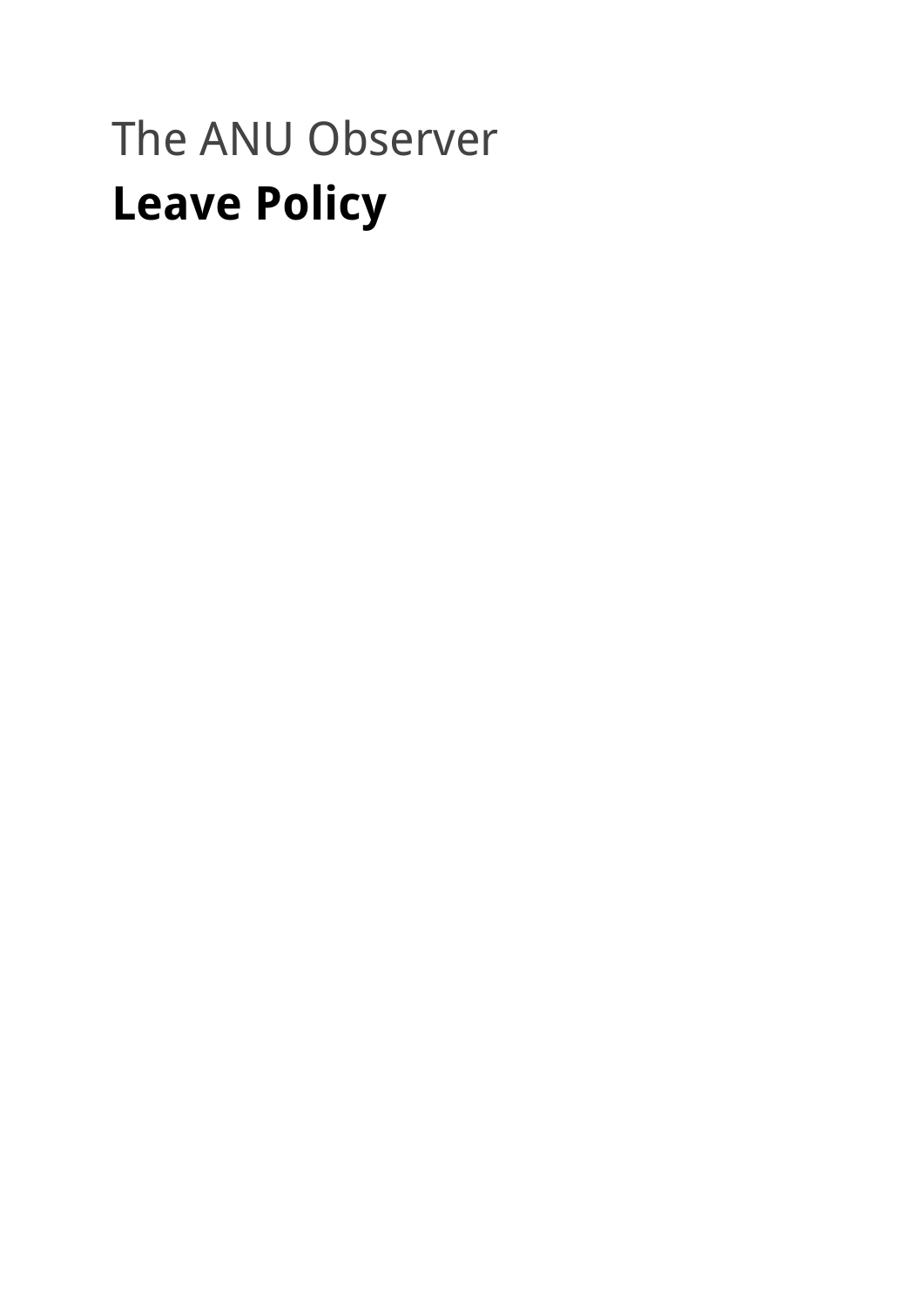## **1. Scope**

- 1.1. This Policy is binding subject to the constitution on all officers.
- 1.2. The procedure set out in its provisions apply to all officers.

## **2. Forms of Leave**

- 2.1. Personal Leave
	- 2.1.1. This covers periods of leave for personal reasons.
	- 2.1.2. The notice of the leave should be in proportion to the length of leave and take into account any closely upcoming demands on Observer and the officer.
	- 2.1.3. Medical Certificates may be requested where they are relevant, necessary and do not impinge on the officer's privacy.
	- 2.1.4. Notice can be short where that is reasonable.
- 2.2. Compassionate Leave
	- 2.2.1. This covers shorter periods of leave in cases of, external forces causing severe distress or difficulty to the Officer.
	- 2.2.2. The officer must inform their supervisor, but the notice need not be substantial.
	- 2.2.3. The Officer is not under obligation to disclose details beyond notification that the cause falls under the causes covered under compassionate leave unless there is strong reason to suspect compassionate leave is being abused.
- 2.3. Special Leave
	- 2.3.1. Covers those causes for leave not otherwise covered here.
	- 2.3.2. The notice of the leave should be in proportion to the length of leave and take into account any closely upcoming demands on Observer and the officer.

# **3. Apportionment of Leave**

### 3.1. Amount

- 3.1.1. The total amount of personal leave provided in a term of office is 10 weeks.
	- 3.1.1.1. An Officer filling a casual vacancy will be allowed a proportion of this amount of total personal leave as is equivalent to the remaining proportion of the term they are filling.
- 3.1.2. The total amount of personal leave provided in any payment period is 3 weeks.
	- 3.1.2.1. An Officer filling a casual vacancy will be allowed a proportion of this amount of personal leave as is